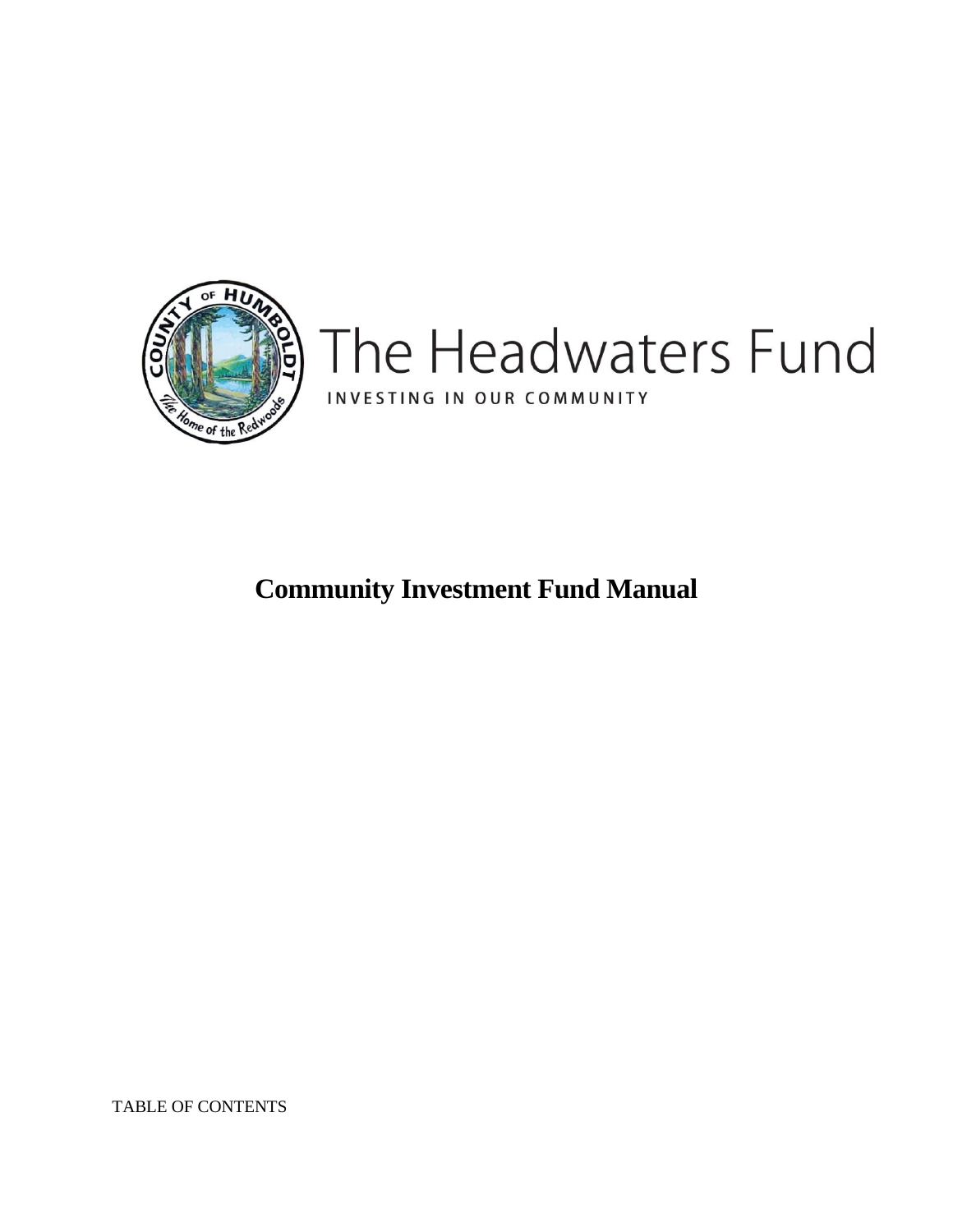| 1.  |  |
|-----|--|
| 2.  |  |
| 3.  |  |
| 4.  |  |
| 5.  |  |
| 6.  |  |
| 7.  |  |
| 8.  |  |
| 9.  |  |
| 10. |  |
| 11. |  |
| 12. |  |
| 13. |  |
| 14. |  |
| 15. |  |
| 16. |  |
| 17. |  |
| 18. |  |
| 19. |  |
| 20. |  |
| 21. |  |
| 22. |  |
| 23. |  |
| 24. |  |
| 25. |  |
| 26. |  |
| 27. |  |
| 28. |  |
| 29. |  |
| 30. |  |
| 31. |  |
| 32. |  |
| 33. |  |
| 34. |  |
| 35. |  |
| 36. |  |
| 37. |  |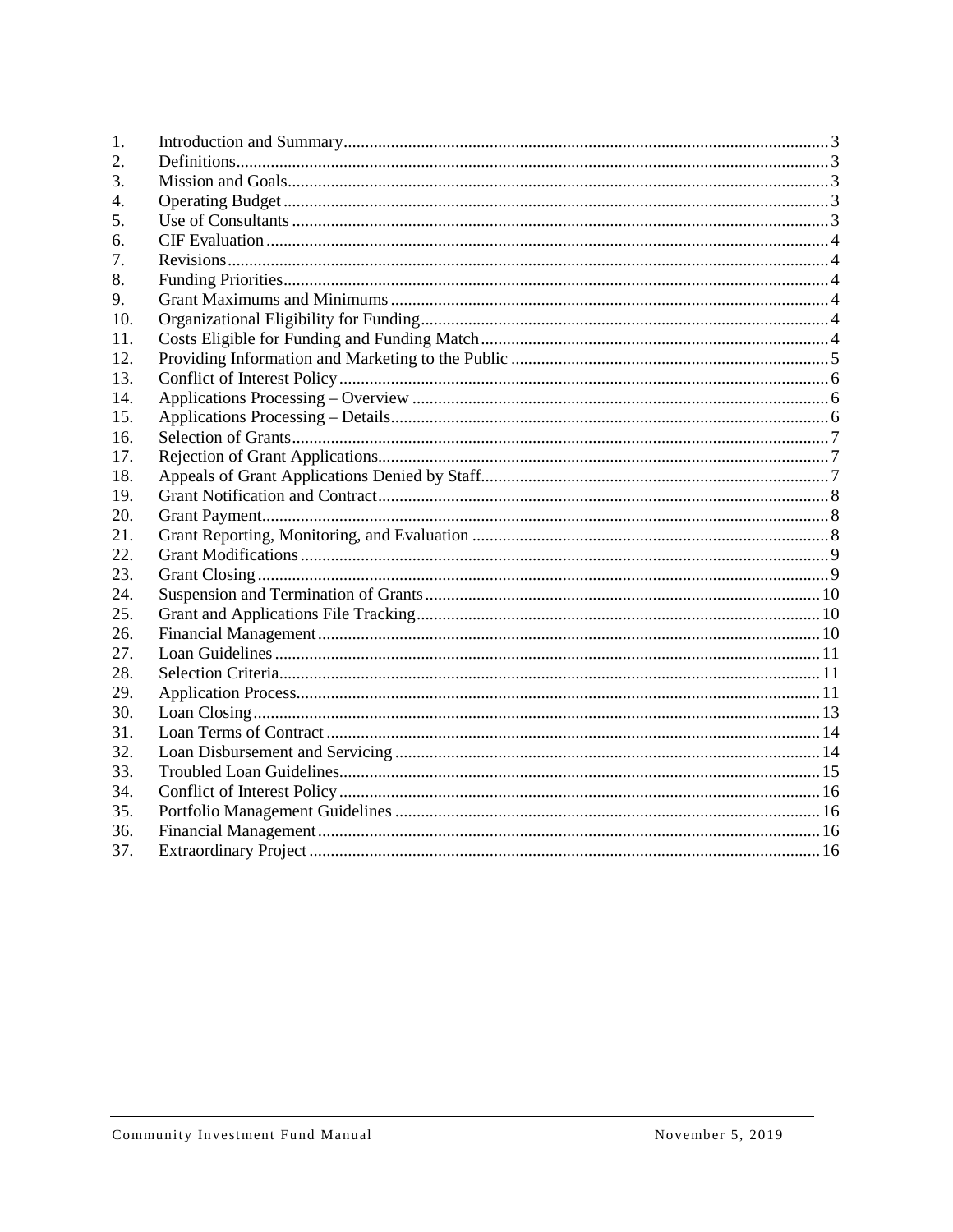### <span id="page-2-0"></span>**1. Introduction and Summary**

- a) This Manual governs the administration of the Headwaters Fund Community Investment Fund.
- b) Section 1 of this Manual outlines the Grant Program of this Fund, while Section 2 outlines the Loan Program of this Fund. Non-profits and governments may apply for funding. \$5 million has been allotted in total for the Grant and Loan Programs, and there is no annual minimum or maximum outlay. The Headwaters Fund Board will review relevant applications and recommend a slate of projects for Board of Supervisor approval.
- c) Section 3 of this Manual outlines the criteria for an "Extraordinary Project." An Extraordinary Project would be an extraordinary, unique potential project that could draw funds from the entire Headwaters Fund.

### <span id="page-2-1"></span>**2. Definitions**

- a) "CIF" means the Community Investment Fund program.
- b) "HWF" means the Headwaters Fund program.
- c) "BOS" means the County of Humboldt Board of Supervisors.
- d) "HFB" means the Headwaters Fund Board.
- e) "Staff" means the staff of the County of Humboldt's Economic Development Division administering the Headwaters Fund.
- f) "IT" means information technology systems.

### <span id="page-2-2"></span>**3. Mission and Goals**

- a) The mission of the CIF is to improve the economy of Humboldt County.
- b) Goals
	- i) Implement the principles and strategies outlined in the County's Comprehensive Economic Development Strategy – currently called "Prosperity! The North Coast Strategy" – that will develop the community and economy of Humboldt County; and
	- ii) Increase inflows of external funding into the County by requiring outside funding sources to match CIF funding where possible.
- c) In support of its mission and goals, the CIF strives to seed programs/projects that revolve financially and/or provide ongoing services in the community.

### <span id="page-2-3"></span>**4. Operating Budget**

- a) The total amount allocated for CIF grants and loans is expected to be \$5 million; however, this amount can be revised by HFB and BOS according to community needs and assessments of the overall Headwaters Fund. If and when CIF has exhausted its \$5 million in funds, the CIF will cease operations unless extended by the BOS. There will be no annual minimum or maximum outlay; CIF will seek to fund projects best fitting the CIF selection criteria, and may fund no projects during a particular year if attractive projects are unavailable.
- b) Staff and HFB will recommend a marketing and operating budget to BOS.
- c) Interest income on CIF loans will be placed in the Headwaters Liquidity Fund. Loan fees on CIF loans will cover loan administration costs.

#### <span id="page-2-4"></span>**5. Use of Consultants**

a) A consultant may be needed to review certain loan applications or otherwise assist in the operations of CIF. The budget for consultant expenses will be approved by the BOS.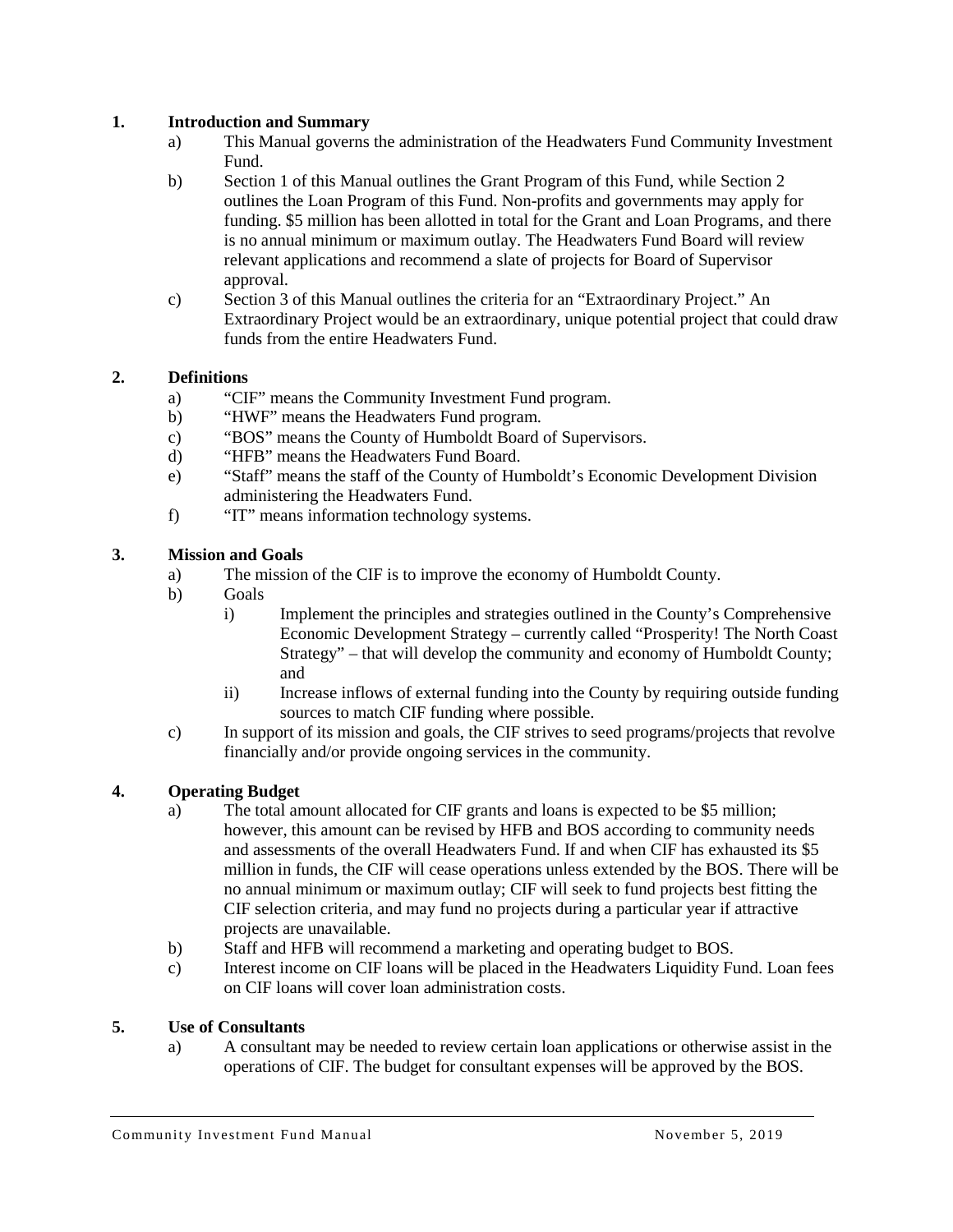### <span id="page-3-0"></span>**6. CIF Evaluation**

- a) The Annual Community Benefits Report, issued to the public, will detail grants, loans, and the overall performance of the CIF. Staff will prepare the Report to be reviewed by HFB and the BOS.
- b) CIF will undergo an audit annually.

### <span id="page-3-1"></span>**7. Revisions**

- a) BOS reserves the right to make policy changes as needed.
- b) Staff will make procedural and typographical changes as needed.

### SECTION 1: GRANT PROGRAM

### <span id="page-3-2"></span>**8. Funding Priorities**

- a) CIF will make grants for three types of projects as follows (specific selection criteria is outlined in "CIF Project Selection Criteria" which will be developed by HFB):
	- i) Sustainable revolving loan funds
		- a) Grants for loan funds will be evaluated primarily on their potential to have a significant, positive economic, social and/or environmental impact while being sustainable as a loan fund.
	- ii) Sustainable endowments (requires a minimum 50% match)
		- a) Grants to provide endowment funding for non-profit organizations will be evaluated on the financial/strategic need for an endowment, the effectiveness of the organization, and the economic, social and/or environmental value of the potential fund to Humboldt County. Funding will be prioritized for organizations that benefit Industry Clusters.
	- iii) Infrastructure benefiting Industry Clusters (requires a minimum 75% match)
		- a) Grants to create or improve infrastructure benefiting the County will be evaluated on the benefits to Industry Clusters.

# <span id="page-3-3"></span>**9. Grant Maximums and Minimums**

- a) There is no annual minimum or maximum for total grantmaking. If no projects are deemed appropriate during a particular grant cycle, no grants will be made.
- b) There is no minimum or maximum grant size per project.

# <span id="page-3-4"></span>**10. Organizational Eligibility for Funding**

- a) Non-profit organizations, including, without limitation, 501c organizations as well as California registered unincorporated nonprofit associations, non-profit public benefit corporation and mutual benefit corporations. Organization may be located outside of the County if the Extraordinary Project criteria in section 37 are met.
- b) Government jurisdictions located in Humboldt county are eligible for CIF grants.
- c) Political lobbying groups (including all 527 organizations), individuals, and businesses are ineligible to apply for any CIF funding.

### <span id="page-3-5"></span>**11. Costs Eligible for Funding and Funding Match**

- a) Eligible costs: Projects must benefit Humboldt County. All costs are eligible, except the following:
	- i) Debt or recovery of expenses already incurred;
	- ii) Supplanting of government funds (costs formerly covered by government may be included only if the government funding is no longer available); and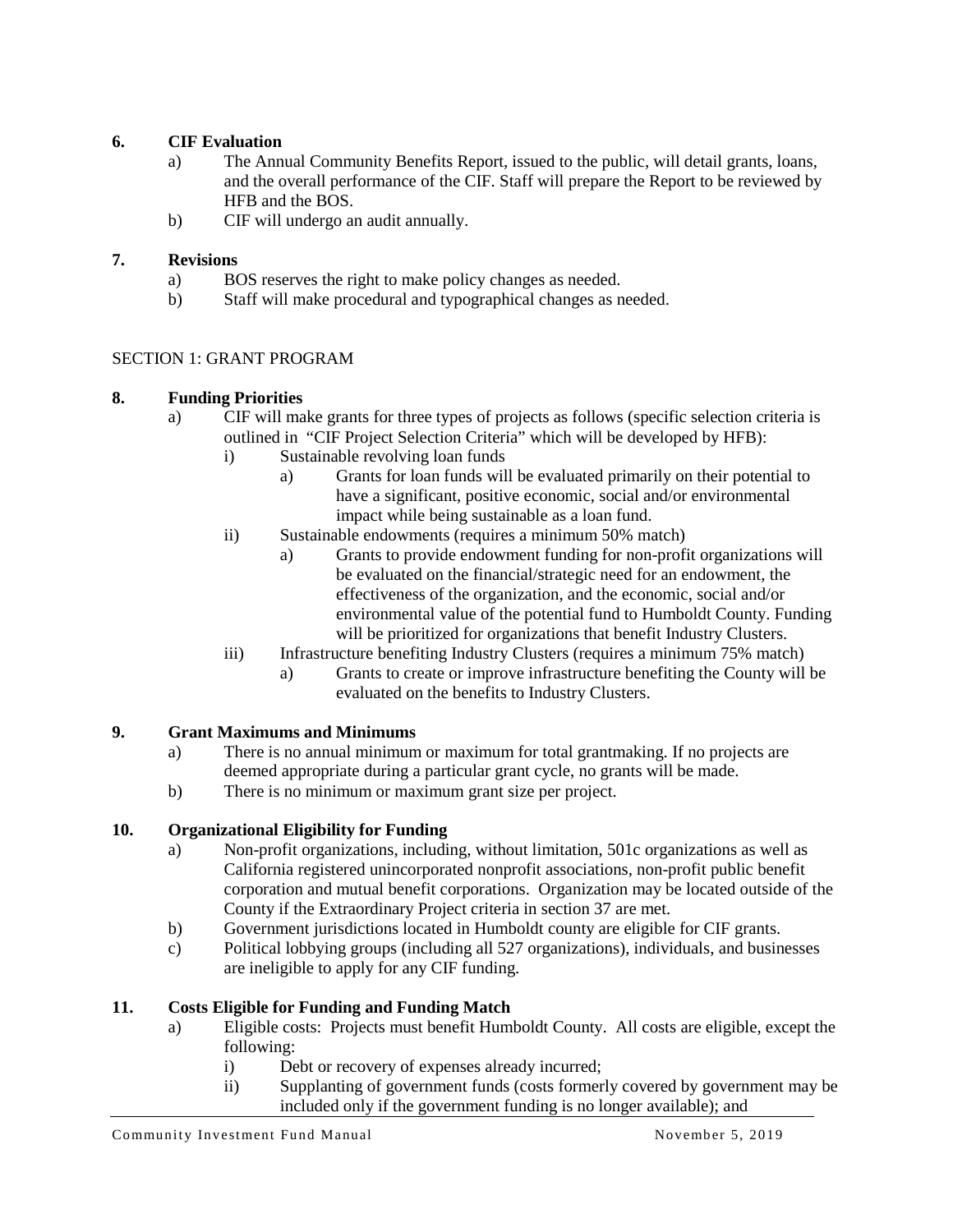- iii) Purchases of capital equipment or property that will be or become privately owned; however, small incentives, promotional items, and equipment purchases under \$1,000 for businesses and individuals are eligible.
- iv) Lobbying activities including, without limitations, carrying on political propaganda or otherwise attempting to influence legislation; influencing the outcome of any specific public election; carrying on, directly or indirectly, any voter registration drive.
- v) Causing any private inurement or improper benefit to occur.
- vi) Terrorist activity.
- b) Matching Funds
	- i) For revolving loan funds, matching funds are encouraged, but not required.
	- ii) For endowments, a minimum of 50% of the project costs must be provided by sources other than the Headwaters grant.
	- iii) For infrastructure projects, a minimum of 75% of the project costs must be provided by sources other than the Headwaters grant.
	- iv) Required documentation of funding match:
		- a) A copy of grant award letter/contract from other funder showing award amount, costs covered, budget, project description, and other information;
		- b) A copy of organization's approved budget documenting dedicated project funds;
		- c) If matching funds are not in-hand and HWF support will be used to garner outside funding, then applicant must provide a detailed fundraising/grantwriting plan, including a listing of potential funding sources, progress to date for each source, competitive position for each source, timeline, and commitments made. A letter committing HWF funds, contingent upon receiving other funding, will be provided by HFB. However funds will not be distributed prior to submission of proof of receipt of matching funds.
- c) Grantees shall maintain records of all project costs that are claimed by the grantee as being covered by HWF and other funders. Such records are subject to audit and should be kept at least four years (see Section 23: Grant Closing).
- d) If, following receipt of an award, a grantee determines that funding from other source(s) can no longer be used, HWF funding may be reduced, suspended or terminated. The grantee must contact HWF Staff immediately. Any HWF-approved adjustments to cash match commitments are made based on the grantee's rationale behind the requested adjustment and on a case-by-case basis.

# <span id="page-4-0"></span>**12. Providing Information and Marketing to the Public**

- a) Marketing
	- i) HWF Staff will work to publicize availability of funds to the community along with selection criteria and fund performance. Marketing should include advertising, website, marketing collateral, application and materials distribution, and potential applicant training.
- b) Information materials
	- i) HWF Staff will make the following information readily available (in print and/or online formats) to the public: CIF mission, contact information, funding priorities and limitations, number and average size of grants, percentage of proposals funded, application information, grantmaking criteria, and decision-making process.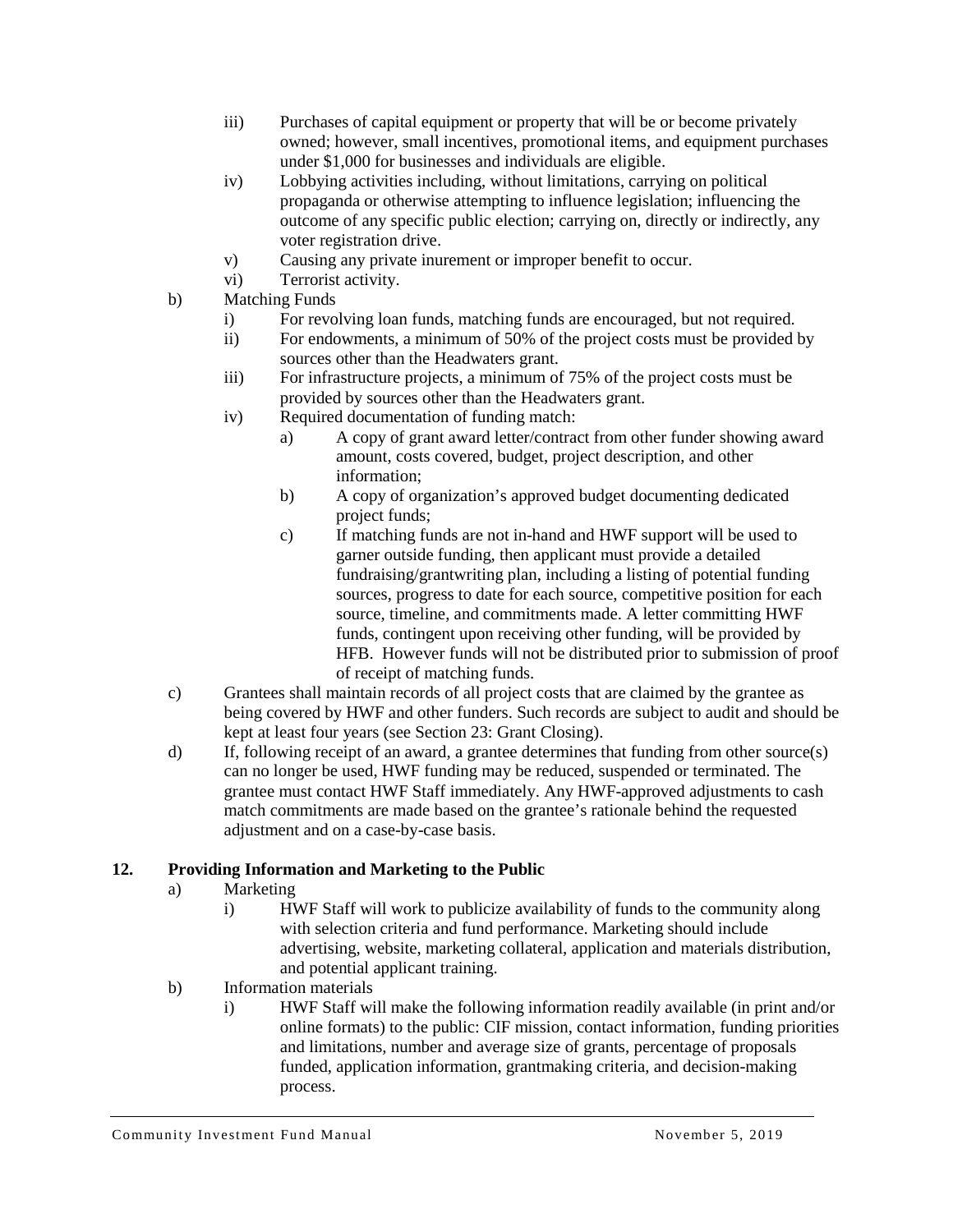ii) HWF Staff and HFB will produce the Community Benefits Annual Report: This public report will highlight CIF operations, finances, and performance. The Report will also include a list of the previous year's grantees and award amounts.

# <span id="page-5-0"></span>**13. Conflict of Interest Policy**

a) This Policy covers economic conflicts of interest (as defined in California Government Code 8100 et. seq.; and Humboldt County Ordinance) and other conflicts of interest. Any HFB Member or HWF Staff who has an interest in a contract or other transaction presented to HFB or a committee thereof for authorization, approval, or ratification shall make a prompt and full disclosure of his/her interest to HFB or committee prior to its acting on such contract or transaction. Such disclosure shall include any relevant and material facts known to such person about the contract or transaction and the nature of the potential conflict. Said person will recuse himself/herself from decision-making, voting, and using personal influence in the discussions with respect to such contract or transaction. Such person may be counted in determining whether a quorum is present for the Board meeting but may not be counted when the Board or a committee of the Board takes action on the transaction. The minutes of the meeting shall reflect the disclosure made, the vote thereon, the abstention from voting and participation, and whether a quorum was present.

# <span id="page-5-1"></span>**14. Applications Processing – Overview**

a) Overview of application processing and selection: Applicants will submit a written application to the Headwaters Fund Coordinator who will conduct an initial screening. The Coordinator will deny applications that are outside stated funding priorities, conduct reviews on the remaining applications, and pass along these remaining applications to HFB for evaluation. HFB will review and assemble a slate of applications recommended for BOS approval. BOS will vote to approve the entire slate or deny individual projects within the slate.

# <span id="page-5-2"></span>**15. Applications Processing – Details**

- a) Applicants will submit a written application to the Headwaters Fund Coordinator.
- b) Applications deadlines will be semiannual according to the schedule recommended by HFB.
- c) Under exceptional circumstances, an interim application will be accepted by Staff if applicant provides evidence that waiting until the next grant cycle will result in an irretrievably lost opportunity. If sufficient evidence is presented, Staff will pass along such interim applications to HFB. HFB will review these applications if it determines that an irretrievably lost opportunity exists.
- d) Initial screening: HWF Staff will conduct an initial screening of an application and categorize it as "outside of stated funding priorities," "meriting further review," or "incomplete".
	- i) Applications outside of stated funding priorities: These applications will be declined promptly in a letter.
	- ii) Applications meriting further review: HWF Staff will send an acknowledgment notification to the applicant stating that the application is under review and providing a general time frame for the process.
	- iii) Incomplete applications will not be accepted. A letter from Staff will be sent returning the incomplete application and specifying the missing items.
- e) Pre-grant review by Staff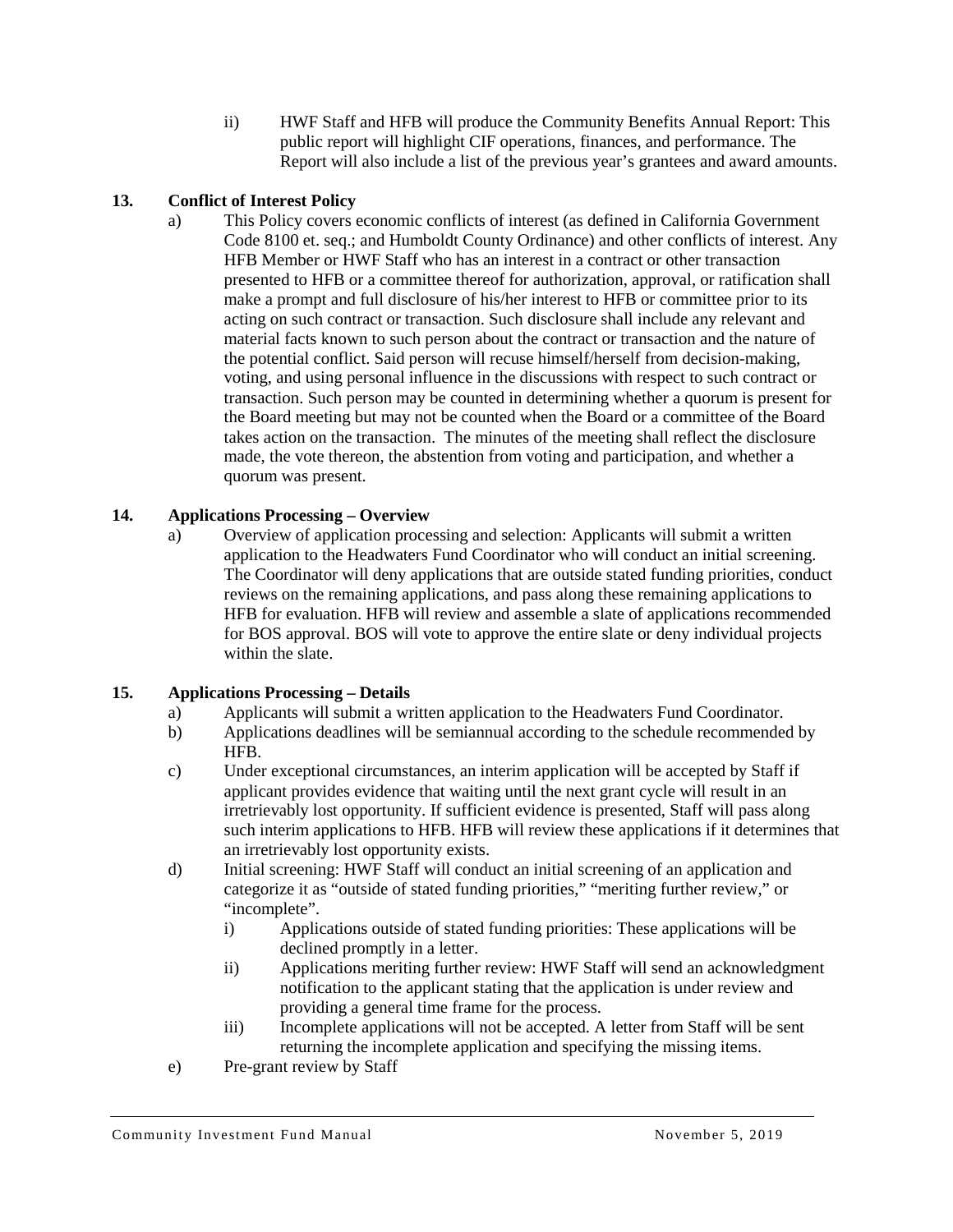- i) Staff will review applications meriting further review. Staff will present HFB with applications that have a reasonable chance of approval according to Selection Criteria. The review may include the following:
	- a) Assessment of managerial competence and fiscal accountability;
	- b) Need and impact analysis (especially for infrastructure projects);
	- c) Review of proposal and budget for internal consistency and compliance with HWF policies (e.g. cash match);
	- d) Review of previous grants performance of applicant organization;
	- e) Cross-grant comparison/analysis of proposal and organization;
	- f) Evaluation of outside reviews of proposed project (if available).
- ii) Docket preparation for HFB review
	- a) A docket will summarize key information about an application for HFB review.

#### <span id="page-6-0"></span>**16. Selection of Grants**

- a) Selection criteria
	- i) As outlined in the "Project Selection Criteria" document to be created by HFB, selection criteria will be recommended by HFB to BOS. Selection Criteria will be a numerical ranking of projects, with reasons for ranking where possible.
- b) HFB selection process
	- i) HWF Staff will present dockets of applications meriting further review to HFB. Each HFB Member will use the selection criteria to rank each application and list reasons for rankings.
	- ii) HFB will employ a structured decision making process (see "Headwaters Fund Board Decision Making" to be created by Staff and HFB).
	- iii) HFB will recommend a slate of grants to be funded for Board of Supervisor approval. HFB decisions on grants cannot be appealed by applicants.
- c) Board of Supervisor approval of slate
	- i) The BOS will use a majority vote to approve the entire slate presented by the HFB. BOS may not add projects to the slate being approved, but may recommend additional review of individual projects. Upon majority vote, Supervisors may pull one or more projects from the slate and approve the remaining slate of projects. Supervisors would refer pulled projects back to the HFB and Staff with questions and comments. Staff and HFB would respond to BOS comments on any pulled projects. After BOS receives this response, BOS would approve or deny individually pulled projects according to a majority vote. BOS decisions on grants cannot be appealed by applicants.

### <span id="page-6-1"></span>**17. Rejection of Grant Applications**

a) Staff will send a notification letter to applicants rejected by Staff or HFB. The letter will list general reasons for rejection when it will help the applicant in a future application to HWF.

### <span id="page-6-2"></span>**18. Appeals of Grant Applications Denied by Staff**

- i) Only applications deemed 'outside of stated funding priorities' and rejected by the Headwaters Coordinator, without HFB review, may be appealed. The appeal will be for inclusion in the next grant review cycle by HFB.
- ii) The appeals process is as follows:
	- a) Within 30 days of the decline notice date, the applicant must submit a Request for Appeal and a check for \$250 to cover appeal processing and administrative costs;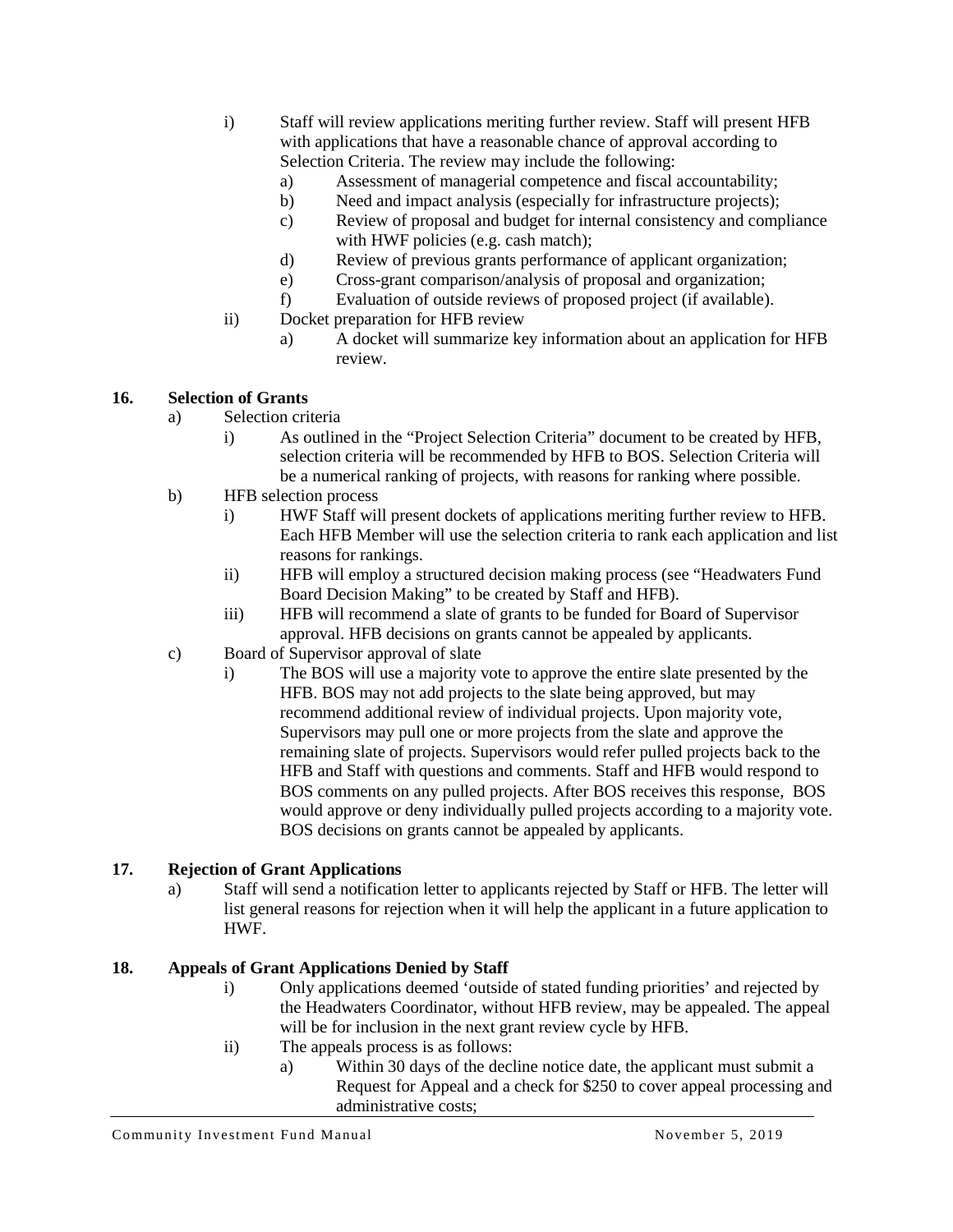- b) Within 30 days of receiving the Request for Appeal, Staff will respond with reasons the application was rejected and information required, or other necessary conditions, for the application to be reviewed by HFB;
- c) Within 30 days of receiving the Staff's response, the applicant will submit an Appeal Summary to address all issues listed by Staff. The original application and the Appeal Summary will then be submitted to HFB at the next regularly scheduled grant review meeting.

# <span id="page-7-0"></span>**19. Grant Notification and Contract**

- a) A letter will be sent to grantees selected for funding to notify them of approval. Among other things, the letter will specify reporting requirements and funds disbursement terms.
- b) A contract between the grantee and the County will need to be signed. An appropriate signatory on behalf of the grantee would be the Board Chair, President, authorized executive officer, or other comparable person. The contract will detail terms of the agreement, the purpose of the grant, the scope of work, amount of award, duration, payment schedule, and reporting requirements.
- c) The contract must be executed within 6 months of the grant award. The grantee may request an extension in writing for extenuating circumstances. If the extension requested is for more than a year from the award date, the extension requires HFB approval.

# <span id="page-7-1"></span>**20. Grant Payment**

- a) For each award, HWF Staff will determine a payment schedule with advice from the HFB. Payment options are outlined below:
	- i) Payment in lump-sum upon signing of contract;
	- ii) Payment in installments (by schedule or milestone reached) and contingent on receipt of grantee reports; or
	- iii) Payment on a re-imbursement basis, with full reporting and accounting by grantee.
- b) 10% of grantee award will be held by HWF, pending receipt of appropriate final deliverable documents from the grantee.

# <span id="page-7-2"></span>**21. Grant Reporting, Monitoring, and Evaluation**

- a) Monitoring refers to compliance with contract commitments and fund uses, while evaluation refers to measuring the extent to which the grantee met the objectives outlined in the grant application. The goal of grant monitoring is to ensure grantee work complies with HWF requirements.
- b) Grantee reporting requirements
	- i) Grantee is required to submit quarterly monitoring reports that include:
		- a) Documentation of activities contracted and completed with grant funds;
		- b) Financial accounting of use of grant funds. Grant funds should be tracked separately. Receipts documenting purchases may be requested;
		- c) Sub-contracts signed and/or completed;
		- d) Narrative of accomplishments to date and schedule of activities and expected completion date;
		- e) Progress on meeting match requirements (e.g. fundraising activity report), if appropriate; and
		- f) Requests for revisions of timeline, budget, etc.
- c) Grant evaluation
	- i) HFB may choose to evaluate individual or groups of projects.
	- ii) Grantees may be required to include an evaluation and an evaluation budget in their project plans and budget.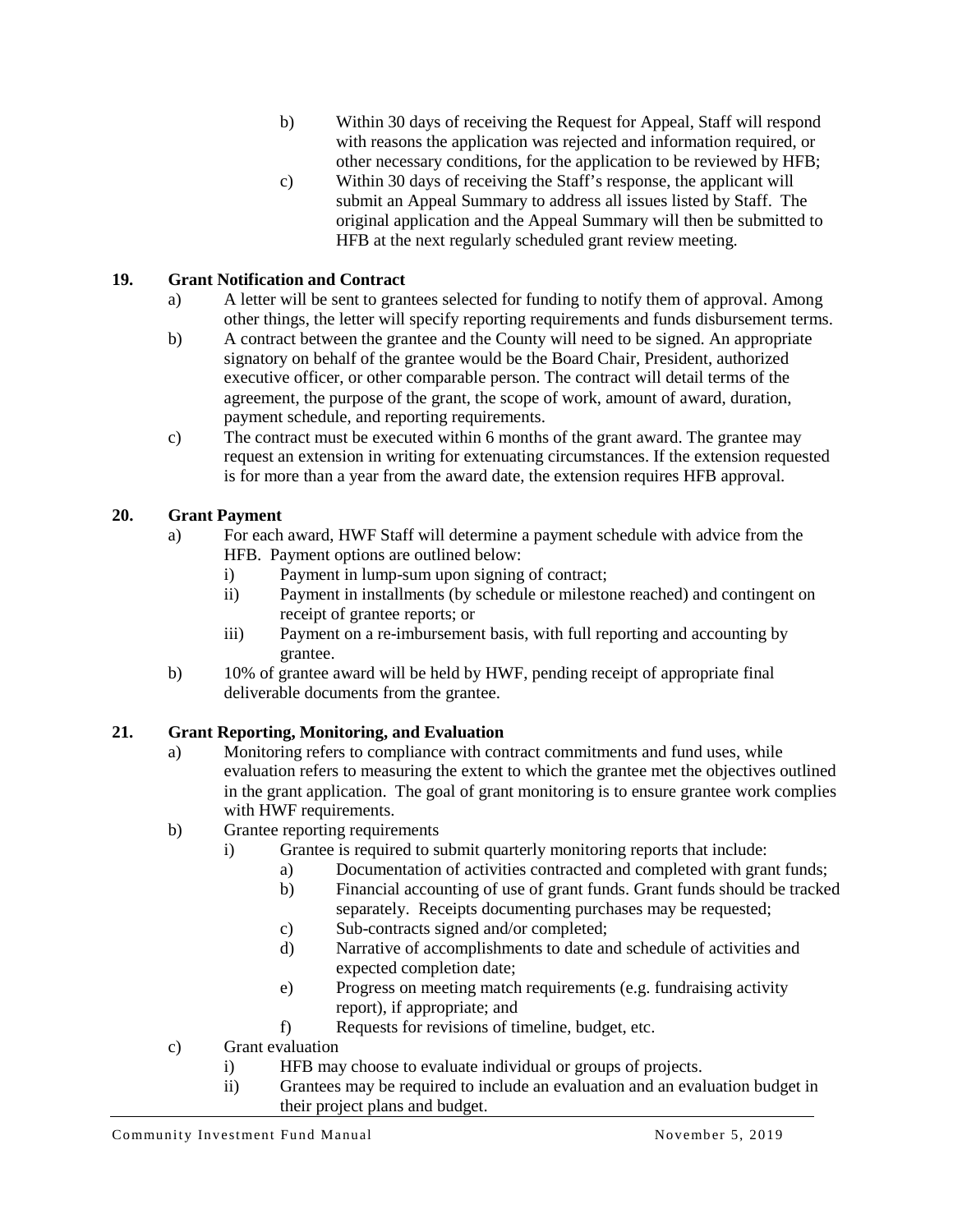iii) HWF staff and HFB, or its authorized representatives, has the right to make site visits to review project accomplishments, grantee management control systems and administration and management of the grant. HWF Staff or its representatives will make at least one site visit during the grant period. When any site visit is made by HWF staff on the premises of the grantee under a grant, the grantee and its sub-contractors shall provide all reasonable facilities and assistance for the safety and convenience of the HWF representatives.

# <span id="page-8-0"></span>**22. Grant Modifications**

- a) All changes must be requested and approved in writing as outlined in this section.
- b) Staff may adjust changes in grant timelines, activities, and partners that are consistent with original project goals, target populations, and geographical focus. Changes in project goals, target population, and geographic focus must be approved by the HFB.
- c) Budget revisions/reallocations
	- i) Staff may approve budget changes under \$10,000.
	- ii) Budget changes of \$10,000 or more require HFB approval.
- d) Extensions: If additional time beyond the timeline provided by the grantee is required and exceptional circumstances warrant, a formal request for extension must be submitted to HWF Staff. The request must be submitted at least 45 days prior to the expiration date of the grant. The request must explain the need for the extension and include an estimate of the un-obligated funds remaining and a plan for their use. As indicated above, unobligated funds remaining at the expiration of the grant is not sufficient justification for an extension. The plan must adhere to the previously approved objectives of the project.
- e) Organization/personnel changes: If key project personnel do or plan to: (a) devote substantially less time to the project than anticipated in the approved proposal; (b) sever their connection with the grantee organization; or (c) otherwise relinquish active direction of the project, the grantee shall immediately notify HWF Staff of the situation. HWF Staff will take appropriate action including transferring the grant, amending the project, or terminating the grant.
- f) Additional funding due to increased expenditures: Grantees are not eligible for additional funds above the agreed upon grant award.
- g) Refunds: Unused grant funds will be returned to HWF with no negative consequences for future applications as long as all reasonable efforts were made to execute the project within the proposed budget in a timely manner.

# <span id="page-8-1"></span>**23. Grant Closing**

- a) Grant closing occurs after all grant payments and reporting requirements have been fulfilled. Closing will occur within 90 days after the final payment.
- b) Notification of reporting obligation fulfillment
	- i) A Grant Closeout letter will be sent to the Grantee at the end of the project. When the Grantee returns the letter, the Grant is considered closed.
- c) Grantee record keeping requirements
	- i) Financial records, supporting documents, statistical records and other records pertinent to a grant will be retained by the grantee for at least 4 years from submission of the Final Project Report, with the following exceptions: records related to audits, appeals, litigation or the settlement of claims arising out of the performance of the project will be retained until such audits, appeals, litigation or claims have been disposed of; and
	- ii) Grantee shall retain and HWF Staff shall have access to any pertinent books, documents, papers and records of the grantee organization (and of the performing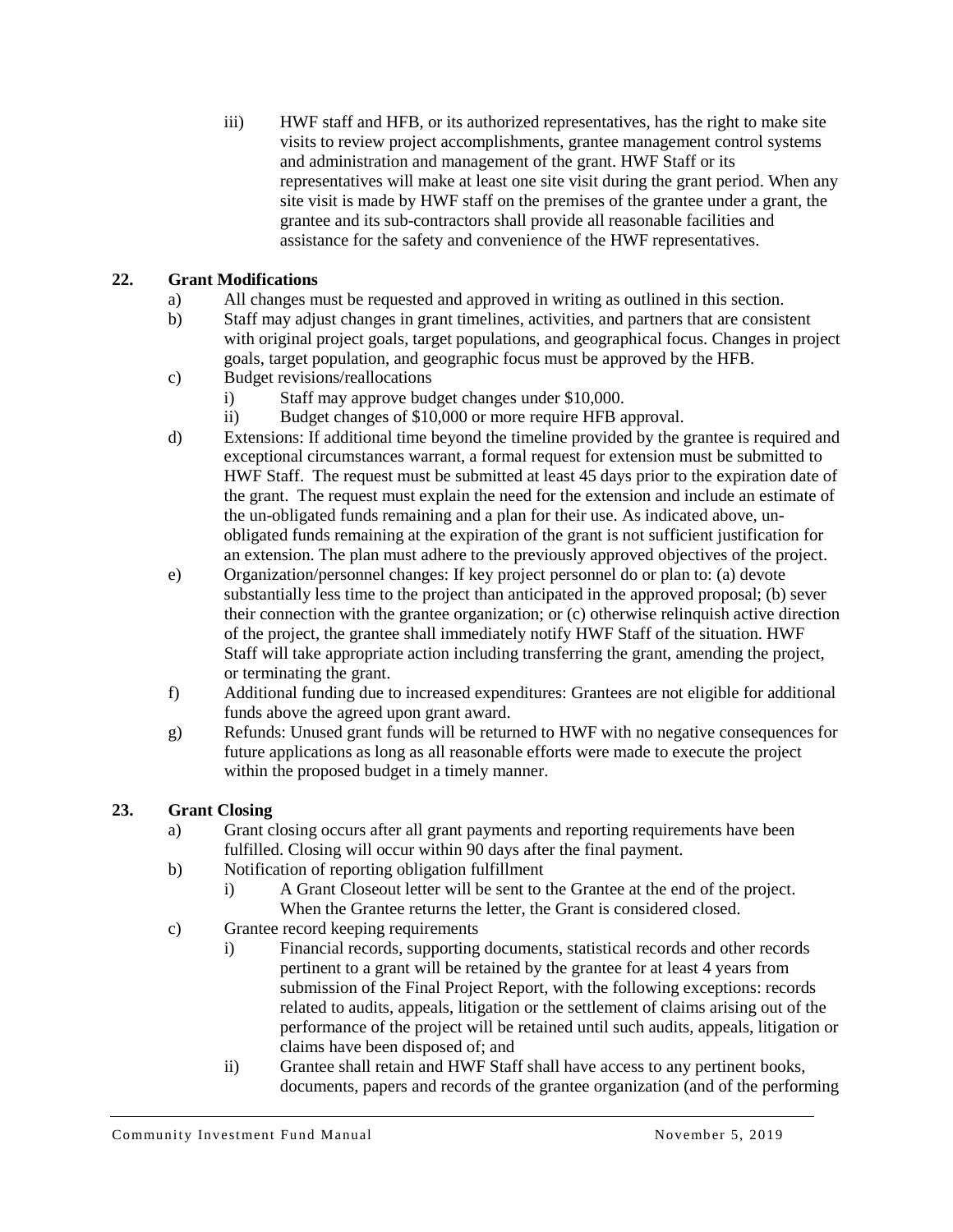organization, if different) to make audits, examinations, excerpts and transcripts for up to 4 years after grant termination date.

### <span id="page-9-0"></span>**24. Suspension and Termination of Grants**

a) A grant may be suspended or terminated (i.e. before agreed upon end date) in whole or in part by HWF Staff when the grantee has failed to comply with the terms and conditions of the grant and/or the contract. A grantee may appeal the HWF Staff decision to suspend or terminate a grant to HFB. The grantee must pay a \$250 fee to cover administration costs for the appeal.

### <span id="page-9-1"></span>**25. Grant and Applications File Tracking**

- a) Pre-grant activity
	- i) Individual applications: each application will receive a unique tracking number and have its basic information input into the IT system.
	- ii) Aggregate applications: Staff will track data on applications for internal and external reporting purposes including number of applications received (by time period, geography or other needed categories), number of declined applications and rationale, and time elapsed between application acknowledgment and funding decision.
- b) Grant award tracking system: the Grant Award Tracking system will be created to monitor the timing and requirements for grant payments and reports (e.g. generate/review list of upcoming payments).
- c) Grantee report monitoring: Staff will monitor due dates for upcoming grant reports and review grantee reports.
- d) Record-keeping
	- i) Depending on the size and complexity of the grant, the grant file should contain: application package, final approved budget, docket, grant notification letter and contract, tax status determination letters, amendments/cancellations, grantee reports, closing letter, project evaluation, record of payments/returns, correspondences with grantee, site visit reports, audited financial statements of the grantee, and grantee acknowledgement of payment receipts.
	- ii) Grant award files will be kept by HWF Staff for at least 7 years after completion of the grant.
	- iii) Declined grant applications will be kept by HWF Staff for at least 2 years after the decline date.

### <span id="page-9-2"></span>**26. Financial Management**

- a) Management of funds will be conducted by both the Treasurer-Tax Collector and the County Auditor.
- b) HWF Staff will monitor cash flows and prepare financial reports for HFB and BOS review.

#### SECTION 2: LOAN PROGRAM

The CIF Loan program lends to governments and non-profits for the purpose of economic development in Humboldt County. Loans should be low risk and will be evaluated in the same pool as CIF grants.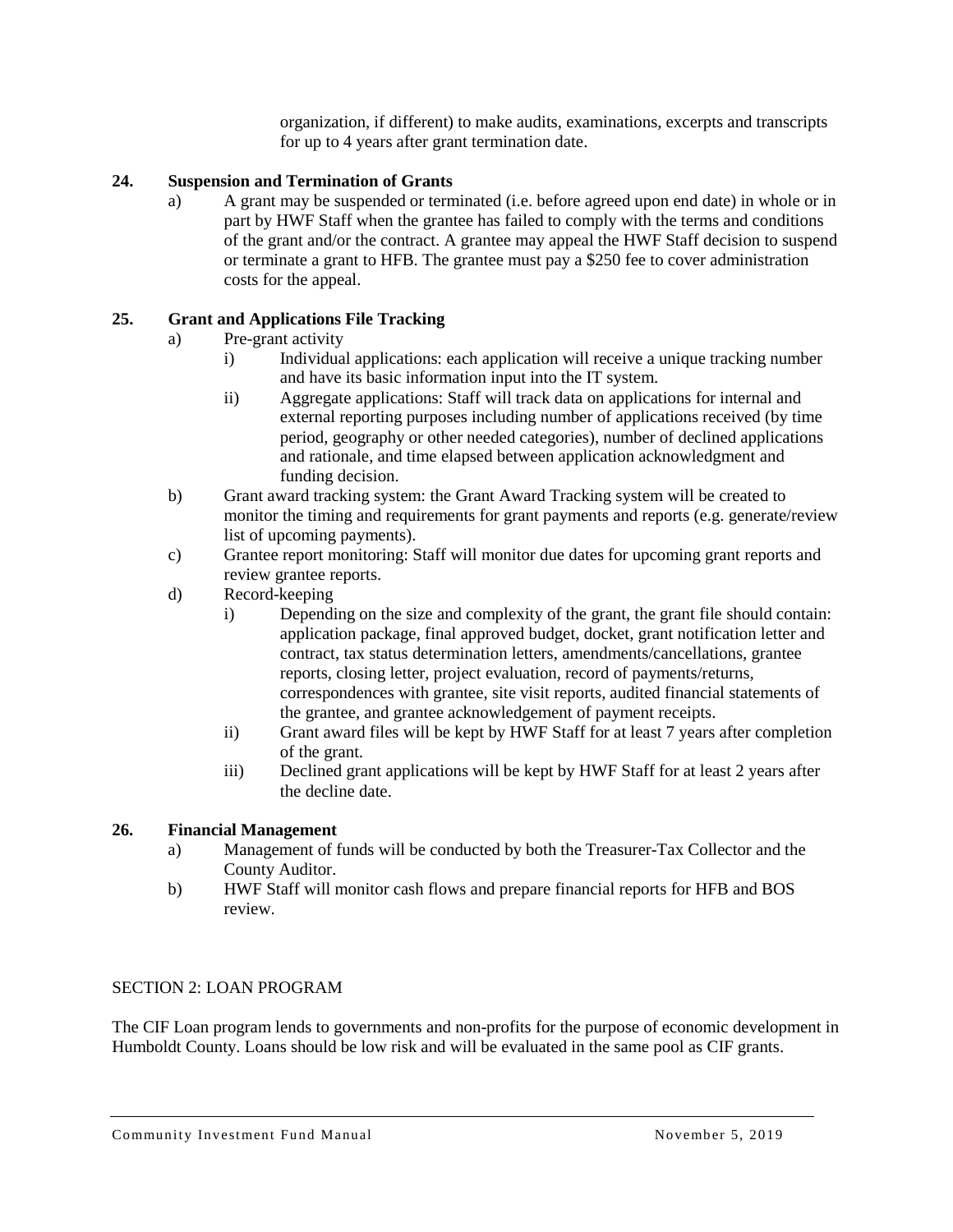### <span id="page-10-0"></span>**27. Loan Guidelines**

- a) Eligible Organizations
	- i) Government jurisdictions and non-profit organizations in Humboldt County are eligible to apply. Organization may be located outside of the County if the Extraordinary Project criteria in section 37 are met.
- b) Eligible Uses of Loan Proceeds
	- i) Any project leading to job creation/retention. Projects must meet or exceed the job-to-loan ratio of 1 full-time job created/retained per every \$35,000 loaned. Exceptions to this requirement are possible if the project will generate a sufficiently high total economic value to the County (see "Total Economic Value" document to be created by Staff).
	- ii) Fit with the broad vision outlined in the County's Comprehensive Economic Development Strategy (currently named Prosperity!), namely: creation/retention of jobs, contribution to the economic vitality of the region, and enhancement of industry clusters or supporting industries.
- c) Ineligible Uses of Loan Proceeds
	- i) Loans with significant risk of non-repayment;
	- ii) Payments for debt or to investors;
	- iii) Tax payments.
- d) Loan Terms and Conditions: Refer to Figure 1 below for loan guidelines:

| <b>Term/Condition</b> | <b>Guidelines</b>                                         |
|-----------------------|-----------------------------------------------------------|
| Required              | • Not required                                            |
| Investment from       |                                                           |
| <b>Borrower</b>       |                                                           |
| Payment Schedule      | • Varies                                                  |
| Loan Size             | • Loans up to \$800,000 with exceptions as allowed by the |
|                       | Extraordinary Project criteria in section 37              |
| <b>Interest Rate</b>  | • Determined on a case-by-case basis                      |
| Term Length           | • Determined on a case-by-case basis                      |
| <b>Closing Costs</b>  | • Paid by borrower as needed                              |
| Prepayment            | $\bullet$ None                                            |
| Penalty               |                                                           |
| Collateral            | • Fully secured, with exceptions                          |
| Requirement           |                                                           |

#### Figure 1: Terms & Conditions for Loan Products

e) Exceptions (where indicated in Loan Terms and Conditions above) are made on a caseby-case basis only. To receive an exception, applicant must demonstrate that the loan is sufficiently low risk to merit an exception. If the loan is of sufficiently low risk and the project meets the goals of CIF, exceptions to the above guidelines may be considered.

### <span id="page-10-1"></span>**28. Selection Criteria**

a) HFB will recommend to BOS a slate of CIF loans and/or grants for funding (see "CIF Project Selection Criteria" to be developed by HFB).

### <span id="page-10-2"></span>**29. Application Process**

- a) Applications will be accepted on an ongoing basis by Staff
	- i) Applications for funding will include:
		- a) Application form;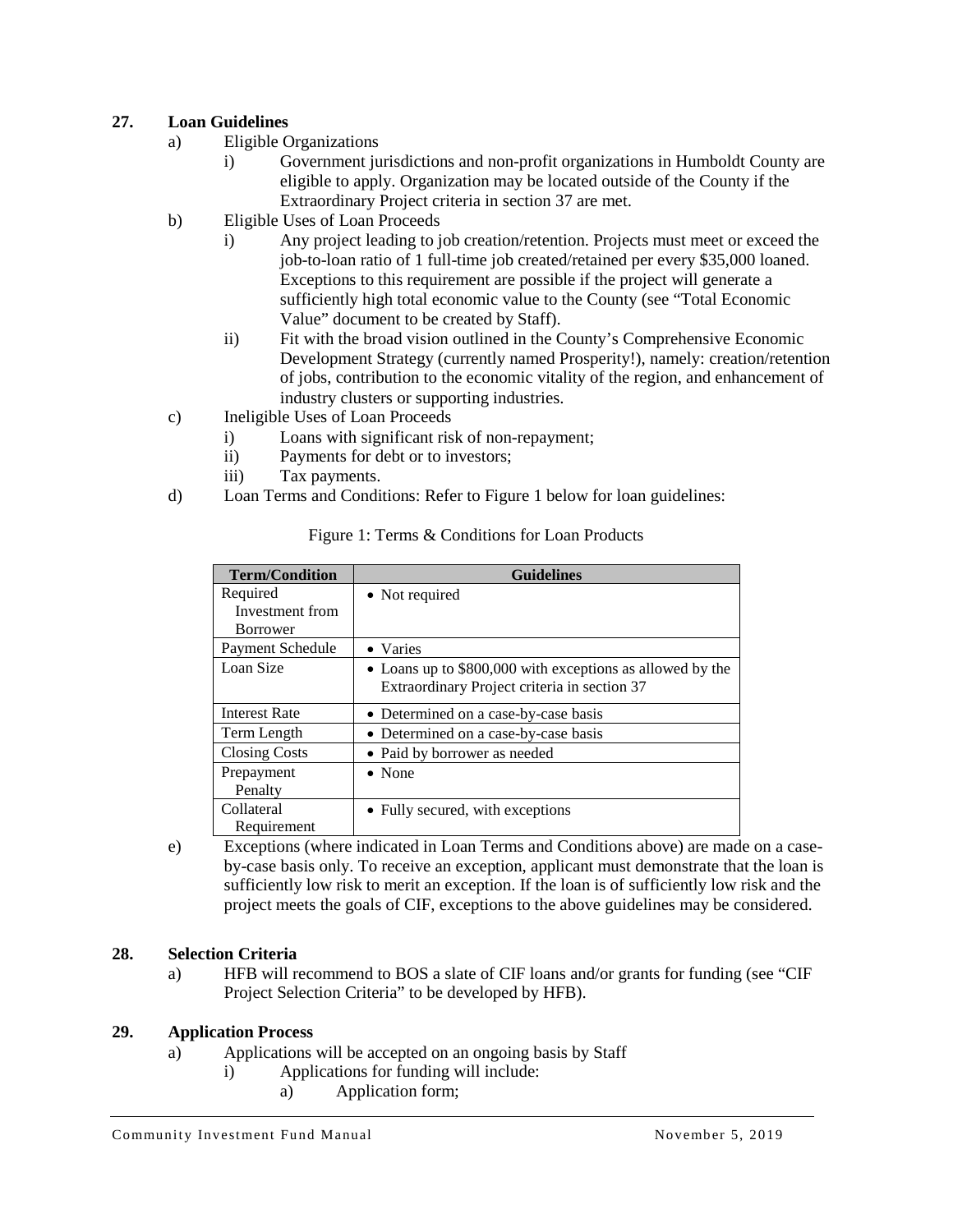- b) Project plan: this should include information on the proposed project such as financial projections, justification of the project, project impacts/outcomes (e.g. jobs created/retained), and feasibility analysis;
- c) Repayment statement: a statement that repayment of loan principal and interest will be guaranteed (e.g. "Full Faith and Credit" statement) by the government if possible. If a "Full Faith and Credit" statement is not possible, applicant should submit a detailed plan and certification to provide repayment under various scenarios; and
- d) Bond rating and repayment history of borrower (if available).
- ii) Staff will conduct any necessary interviews to gather additional information, if needed.
- b) Applications will be reviewed by Staff, with consultant assistance if needed, using the following underwriting guidelines where possible:
	- i) Determination of financial health of the borrower. The borrower must remain fiscally solvent for the term of the loan in order to make debt payments:
		- a) Historical and projected revenues and expenses will be analyzed. Future revenue projections will include analysis of the tax base – businesses and labor force (age, education, skills, wealth, and income).
		- b) Credit ratings will be obtained, if available.
		- c) The proposed loan will also be compared to the total government's budget to assess risk.
	- ii) Examination of financial indicators: Staff will examine accounting and reporting methods, annual operating and budgetary performance, financial leverage and equity positions, and contingency financial obligations (e.g. pension liability funding). A balance sheet analysis will focus on liquidity, fund balance position, and the composition of assets and liabilities.
	- iii) Analysis of Debt: An evaluation of debt factors will include key debt indicators like total outstanding debt, debt trends, debt repayment schedules, debt as a percentage of full property tax valuation, net per capita debt, and debt as a percentage of personal income. Staff will exercise caution for governments with total annual debt payment (typically for tax-exempt bonds) exceeding 5-7% of General Fund revenues.
	- iv) Ensuring a repayment obligation. The borrower must be contractually obligated to repay the loan.
		- a) If a loan is to an agency or government jurisdiction with a segregated, limited budget that may be potentially be insufficient to cover debt payments, the parent government should be liable for debt repayments.
		- b) If a "Full Faith and Credit" type guarantee statement is not possible, applicant should submit a detailed plan and certification to provide repayment under various scenarios. Staff should consider other contractual requirements such as a Rate Covenant (borrower sets tax rates at the level needed for net revenues to cover debt service, plus other costs) and an Additional Debt Test (requires projected revenue from any new debt to exceed a certain debt coverage test).
	- v) Review of project. Staff will review the project's historical and future financial indicators (cash flows, operating costs, balance sheet, income statement) to determine if they are reasonable for project success and repayment. Projected cash flows should at least cover proposed debt service under different scenarios. The requested loan amount should be appropriate for the project. A determination of "essentiality" should be made; the greater the importance of the project to the government, the greater the chance for repayment.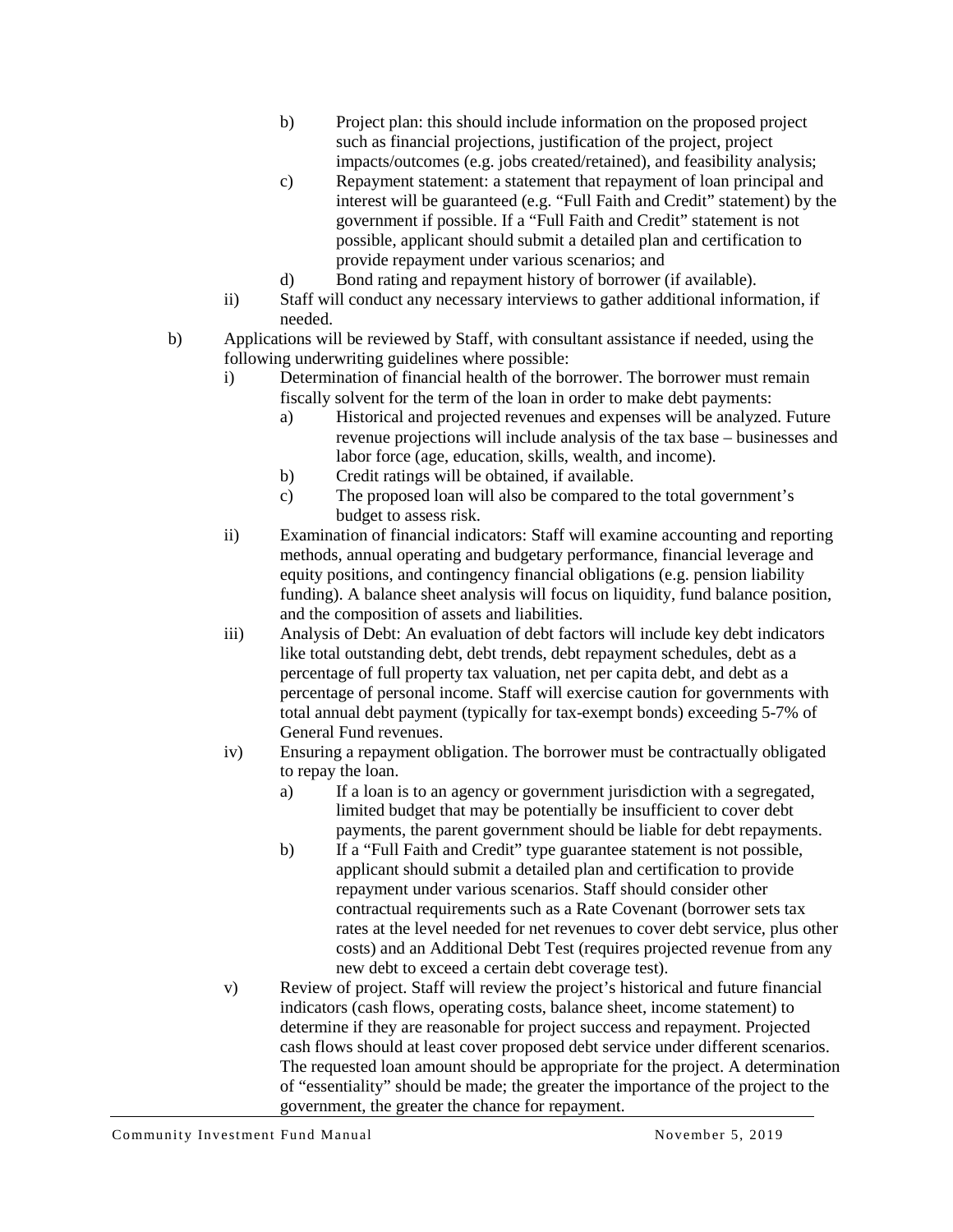- vi) If there is a significant chance the borrowing government agency will not repay the loan (due to future revenue shortfalls, borrower resistance to adequate contract language, etc.), a loan should not be made.
- vii) Collateral policy.
	- a) In general, loans must be secured with collateral. Exceptions to full securing can be made if the financial health and repayment obligation of the borrower are deemed sufficiently strong.
	- b) In general, the following guidelines will be used to discount collateral for first liens:
		- (1) Commercial real estate: 80% of value;
		- (2) Residential real estate: 90% of value;
		- (3) Machinery and equipment: 70% of value;
		- (4) Inventory and receivables: 40-60% of value.
- c) Staff will present the Loan Report for HFB review and approval. HFB will review CIF loans and grants in the same pool. The Loan Report will include:
	- i) Borrower's name and contact information;
	- ii) Borrower's application package;
	- iii) Summary of the project (e.g. use of funds, budget);
	- iv) Summary of organization (if applicable) and annual and historical budgets;
	- v) Analysis of the borrower history and financial health (credit rating, repayment history, current and future financial health, etc.);
	- vi) Eligibility for HWF funds (e.g. legal structure, job creation/retention/economic impact);
	- vii) Loan terms (amount, interest, term length, equity investment, conditions, etc.);
	- viii) Cash flow analysis and coverage (adjusted existing cash flow, projected cash flow) if applicable; and
	- ix) Guarantors (if other government agency) including name and budget.
- d) HFB will pass a slate of recommended loans and grants to BOS for approval.
	- i) Applicant has no right to appeal the denial of a loan by HFB.
	- ii) Applicant has no right to appeal the denial of a loan by BOS.
- e) All applicants will be notified of final HWF decisions.

### <span id="page-12-0"></span>**30. Loan Closing**

- a) Closing documents will include:
	- i) Commitment Letter;
	- ii) Loan Agreement/Contract;
	- iii) Borrower's governmental authorization for borrowing and repayment guarantee;
	- iv) Borrower's opinion of counsel (if needed);
	- v) Note (outlines borrower's obligations);
	- vi) Insurance documents (as needed): hazard, liability, workman's compensation, life, flood, fire;
	- vii) Collateral documents;
	- viii) Miscellaneous documents (if needed): appraisal, borrower Board Resolution, Certificate of Occupancy, Architect's Certificate of Completion, Flood Zone Certificate, Judgment/tax lien searches, Partnership Agreement, Equal Employment Opportunity Statement, Closing Statement, environmental reviews, records of disbursement; and
	- ix) Other closing documents as HWF may require.
- b) Staff will provide borrower with a checklist outlining obligations under CIF loan program.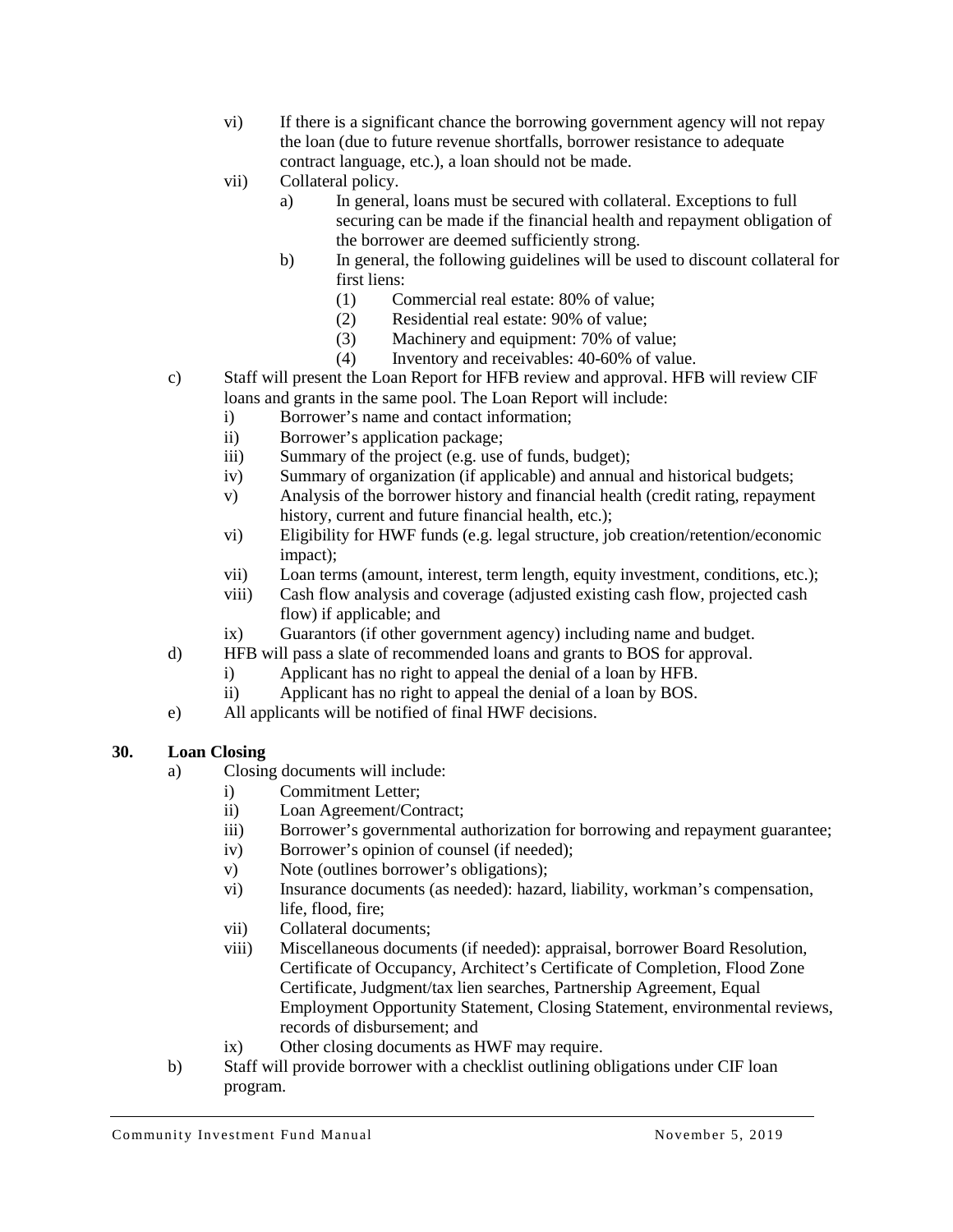## <span id="page-13-0"></span>**31. Loan Terms of Contract**

- a) Payments
	- i) Loan payments are due on the first of each month. Typically, principal and interest payments will consist of equal monthly installments based on amortization of the loan over the loan term.
	- ii) Payments are deemed late if not made within 10 days of due date. Late payments will be assessed a \$50 penalty.
	- iii) Monthly payments are applied in the following order: first to the late payment penalties and collection fees, then to interest, then to principal.
- b) Fees
	- i) Loan fees to cover administrative and underwriting costs will be determined by HWF staff and Headwaters Fund Board.
	- ii) Servicing fees will be paid for by borrower.

### <span id="page-13-1"></span>**32. Loan Disbursement and Servicing**

- a) A Loan Servicer will service the loans. Borrower will sign the necessary documents prepared by Staff and Servicer for loan closing.
- b) The Servicer will conduct billing and collections. The Servicer will provide at least monthly reports (with payment records) that loan payments have been made and are current. Servicer will notify HWF Staff no later than 30 working days after a missed due date of a loan payment.
- c) Borrower reporting
	- i) The borrower shall provide HWF Staff and/or Servicer the following on a regular basis:
		- a) Financial statements of the project;
		- b) Project changes;
		- c) Insurance updates;
		- d) Other information as required to service and monitor the loan.
	- ii) HWF Staff, Staff representatives, or HFB may schedule site visits to the borrower's operations. HWF Staff and HFB may investigate and inspect any borrower documents at any time.
- d) HWF Staff will keep a loan file that will include:
	- i) Note, Loan Agreement/Contract, Loan Application Package, Insurance (if applicable), Loan Committee Report, Disbursements, Guaranties (if applicable), and other documents; and
	- ii) Original legal documents should be securely stored (e.g. locked in separate files).
- e) A Loan Tracking System will be organized by month (when payments are due) to track borrower due dates for insurance payments, taxes, financial statement updates, guarantor financial statements (if applicable), and Uniform Commercial Code renewal dates (if applicable). Parts of the Loan Tracking System may be maintained by the Loan Servicer.
- f) Delinquent and lost loans file
	- i) HWF Staff will keep a list of all loans deemed uncollectable or delinquent.
	- Delinquent loan information will include Staff recommendations for action.
- g) Annual review
	- i) HWF Staff will conduct an annual review of each loan and borrower to determine:
		- a) Changes in borrower's position that could affect repayment;
		- b) Compliance with all loan covenants and conditions;
		- c) Material changes in collateral and guarantees (if applicable); and
		- d) Plans to address problems or potential problems with the loan.
	- ii) The review will consist of: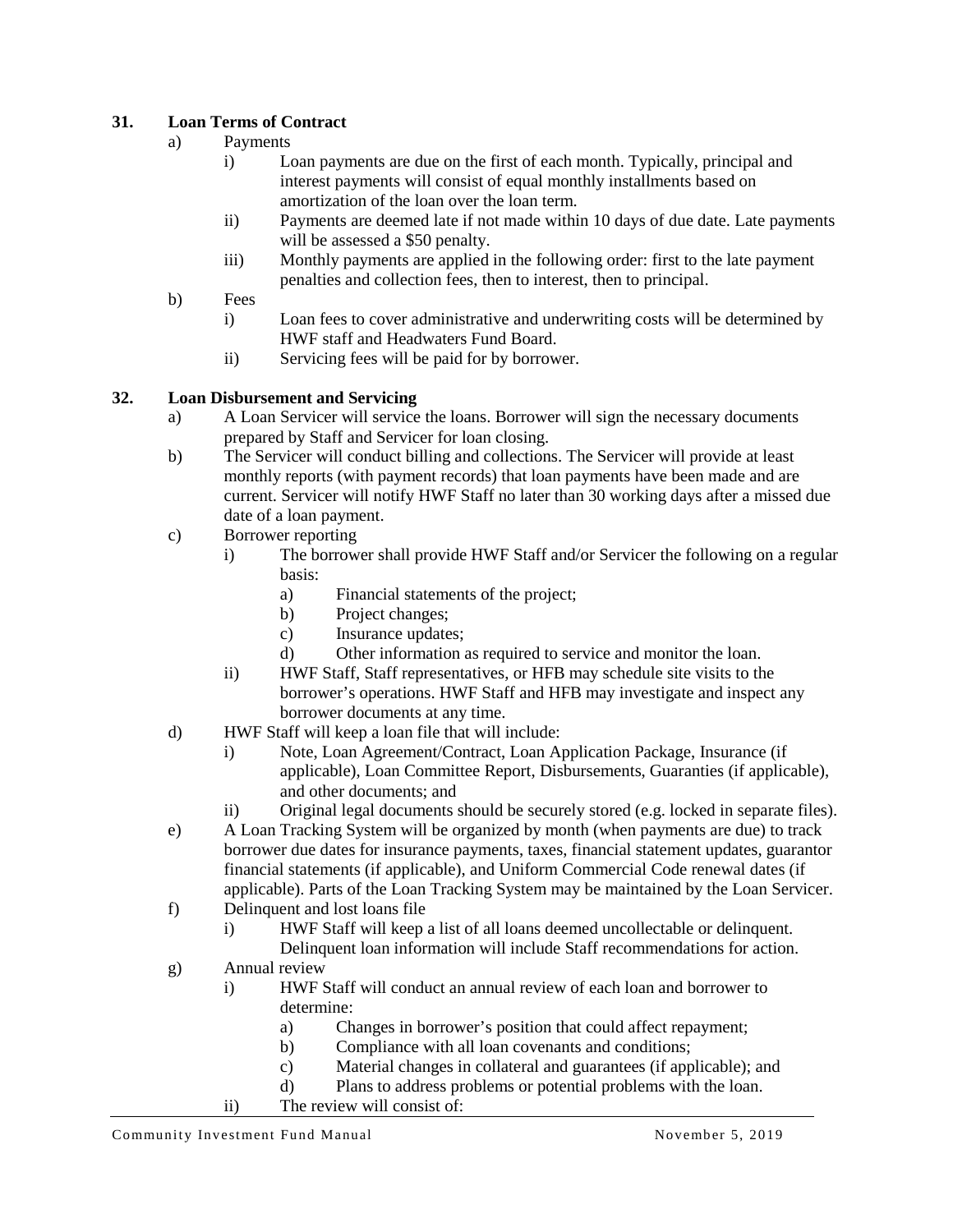- a) Collecting updated financial and other relevant information;
- b) Performing updated credit checks (if applicable);
- c) Checking in with borrower to check project status and other factors impacting repayment; and
- d) Updating job creation/retention counts and/or estimates.
- iii) If Annual Review uncovers any significant changes or problems, HFB will review and recommend any remedies to these problems to BOS for action.

### <span id="page-14-0"></span>**33. Troubled Loan Guidelines**

- a) HWF Staff will work with the Servicer to take appropriate steps to address delinquent payments or loan defaults.
- b) Servicer must notify HWF Staff of delinquent loans within 30 business days following Servicer knowledge of delinquency. All payment past due 30 days or more will be reported by Servicer and Staff to HFB on a monthly written past due report.
- c) In the event that loan payments are more the 30 business days late, Servicer will call the Borrower and ascertain why the payment is late and get a commitment for payment. The Servicer will maintain a log of all verbal and written communication about the past due payments. Penalty fees can be assessed in compliance with loan documents and state laws. HFB can waive a late fee, under appropriate circumstances.
- d) If payment has not been received 30 days after the due date, the Servicer or Staff will follow up with a letter stating the amounts past due and explaining that the borrower is in default. In cases where the loan was closed within the last six months, Servicer/HWF Staff may make a site visit.
- e) If payment has not been received by the 45th day, the Servicer will call the borrower a second time and may follow up with a site visit. Additional sureties to the loan may be informed of the past due situation at this point.
- f) By the 60th day of a late payment, HWF staff will schedule a site visit and meeting with the borrower. The goal of this meeting will be to develop an agreed upon payment plan to get the borrower current.
	- i) If applicable, Staff will double check that all collateral documentation are in place and in order and that all insurances required by borrower are in place.
	- ii) After the meeting with the borrower, the loan monitoring Staff will make a full report to HFB (to be heard at the next scheduled meeting) detailing the nature of the problem and making recommendations.
	- iii) HWF Staff will develop a strategy for further action, including:
		- a) Loan re-structuring;
		- b) Strategy to liquidate the collateral;
		- c) Notice of default and the intention to foreclose;
		- d) Further forbearance of action based upon certainty of repayment and confidence of operations; and
		- e) Sending the loan to the collection agency.
- g) Foreclosure Policies
	- i) In most instances a straight foreclosure will be viewed as the last option. There are, however, instances when foreclosure is the best option and the only remedy to a deteriorating situation. Foreclosure may only take place upon the recommendation of Staff and HFB, and approval by BOS.
	- ii) All foreclosure proceedings and actions should be done in such a way as to provide maximum protection for HWF.
	- iii) Collateral liquidations must attempt to cover the cost of the outstanding loan principal, any accrued interest owed to the lenders, and the transaction costs of liquidation (i.e. legal, marketing, Staff time).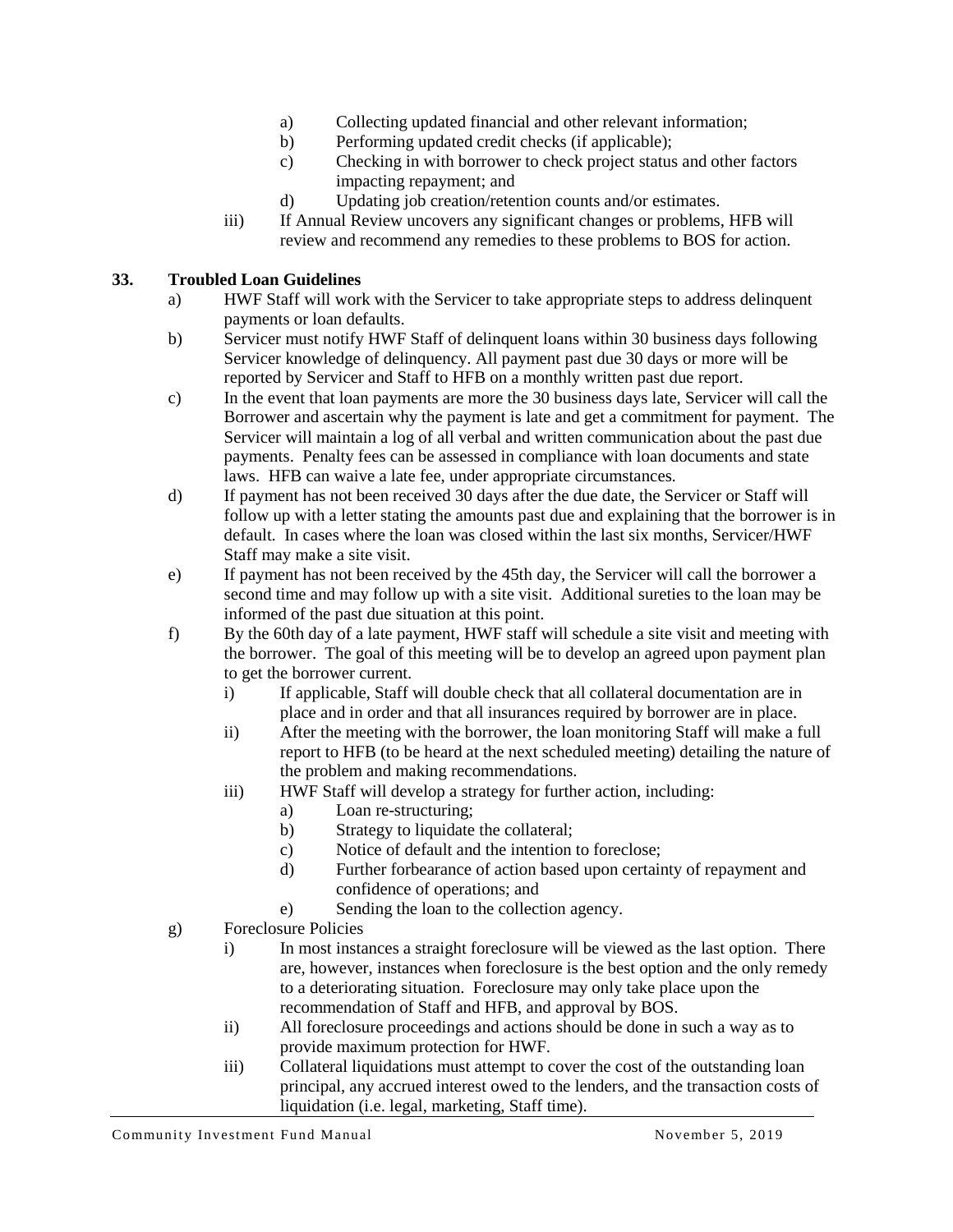- iv) In the event that the foreclosure proceeds do not cover the outstanding loan amounts due and the cost of the collection, the proceeds will be disbursed in the following order:
	- a) First, collection costs; and
	- b) Second, loan amounts due CIF.

## <span id="page-15-0"></span>**34. Conflict of Interest Policy**

a) This Policy covers economic conflicts of interest (as defined in California Government Code 8100 et. seq.; and Humboldt County Ordinance) and other conflicts of interest. Any HFB Member or HWF Staff who has an interest in a contract or other transaction presented to HFB or a committee thereof for authorization, approval, or ratification shall make a prompt and full disclosure of his/her interest to HFB or committee prior to its acting on such contract or transaction. Such disclosure shall include any relevant and material facts known to such person about the contract or transaction and the nature of the potential conflict. Said person will recuse himself/herself from decision-making, voting, and using personal influence in the discussions with respect to such contract or transaction. Such person may be counted in determining whether a quorum is present for the Board meeting but may not be counted when the Board or a committee of the Board takes action on the transaction. The minutes of the meeting shall reflect the disclosure made, the vote thereon, the abstention from voting and participation, and whether a quorum was present.

### <span id="page-15-1"></span>**35. Portfolio Management Guidelines**

a) Target default and loss rates: Because the CIF lends only to governments for approved projects, the target default and loss rates are no more than 1%.

### <span id="page-15-2"></span>**36. Financial Management**

- a) Fund Report
	- i) Staff, using information from Loan Servicer, County Treasurer-Tax Collector and County Auditor, will prepare monthly fund balance reports to monitor monthly fund balance, principal and interest recaptured, disbursements, funds committed, and CIF funds available.
- b) Loan Portfolio Report
	- i) Staff will work with Servicer to prepare quarterly summaries of outstanding and authorized loans including the last payment date, loan balance, and delinquent loan reports and action plans. HFB will review any loan delinquencies and defaults, and make recommendations to BOS as needed.

### SECTION 3: EXTRAORDINARY PROJECT

### <span id="page-15-3"></span>**37. Extraordinary Project**

- a) Although ineligible according to Headwaters CIF, Grant Fund, and Revolving Loan Fund criteria, an extraordinary project providing extraordinary economic benefit to Humboldt County may still be eligible for Headwaters Funding. This Extraordinary Project must pass the following levels of approval:
	- i) Staff and HFB recommendation; and
	- ii) BOS super-majority vote approval (i.e. approval by at least four out of the five Board of Supervisors).
- b) Selection criteria: